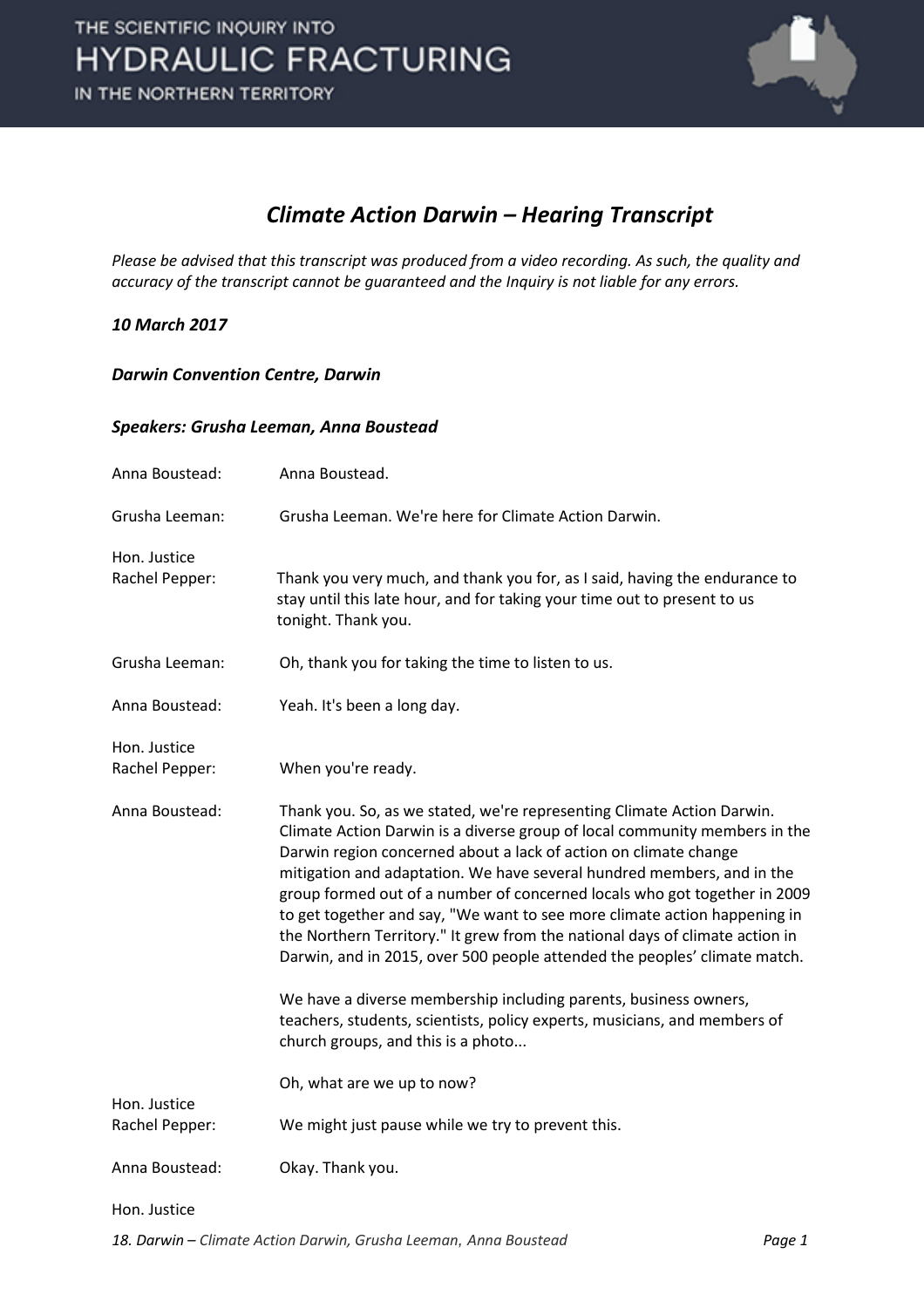IN THE NORTHERN TERRITORY



| Rachel Pepper:                 | Thank you. You'll be providing, or actually you have provided, if you want to<br>provide us another copy with the photos again in due case, that's fine.                                                                                                                                                                                                                                                                                                                                                                                                                                                                                                                                                                                                                                                                                                                                                                                                         |
|--------------------------------|------------------------------------------------------------------------------------------------------------------------------------------------------------------------------------------------------------------------------------------------------------------------------------------------------------------------------------------------------------------------------------------------------------------------------------------------------------------------------------------------------------------------------------------------------------------------------------------------------------------------------------------------------------------------------------------------------------------------------------------------------------------------------------------------------------------------------------------------------------------------------------------------------------------------------------------------------------------|
| Anna Boustead:                 | Sure. Thank you.                                                                                                                                                                                                                                                                                                                                                                                                                                                                                                                                                                                                                                                                                                                                                                                                                                                                                                                                                 |
| Hon. Justice<br>Rachel Pepper: | Thank you.                                                                                                                                                                                                                                                                                                                                                                                                                                                                                                                                                                                                                                                                                                                                                                                                                                                                                                                                                       |
| Anna Boustead:                 | Yeah, so slides three, four, and five are photos of the rallies in 2015 and<br>2014 and 2013 where hundreds of Darwinites turned out to show their<br>concern about climate change, and they represented many organisations<br>across a huge scope of areas and that is equivalent to thousands of<br>supporters, so thousands of people in Northern Territory in the Darwin<br>region concerned about climate change.                                                                                                                                                                                                                                                                                                                                                                                                                                                                                                                                           |
| Grusha Leeman:                 | So, we know Climate Action Darwin, one of the things that we know is that<br>we're concerned about greenhouse gas emissions, but also, we know that<br>Shale gas is a way of increasing greenhouse gas emissions, so that's why<br>we're here. The greenhouse gas emissions in the world is so high that we're<br>now on track for a four-degree Celsius forming before 2100, and that's<br>And so, the OPCC had done a scenario trying to work out how we can keep<br>below two degrees Celsius which is what 195 governments, including our<br>own, have agreed that we should stay below. We're going to need a<br>substantial reduction in                                                                                                                                                                                                                                                                                                                   |
|                                | So basically, the emission so far is the grey bar across the bottom and the<br>budget is the amount more of pollution that we can out into the<br>atmosphere to keep the world to be a livable planet, but we've already<br>passed 100% chance of success to keep within two degrees, which is<br>considered to be the edge between tolerable and absolutely catastrophic,<br>because we've already received one percent now and we already know<br>we're getting it bad, and so the OPCC aren't giving any greater chance than<br>66% which is our best hope, so any two thirds hope that we can keep within<br>two degrees, but it could bring us to three degrees which we'll see a lot of<br>mass population deaths. Not just sicknesses. Not just job losses. Not just                                                                                                                                                                                      |
| Hon. Justice<br>Rachel Pepper: | It'll be mass extinctions.                                                                                                                                                                                                                                                                                                                                                                                                                                                                                                                                                                                                                                                                                                                                                                                                                                                                                                                                       |
| Grusha Leeman:                 | Mass extinctions for humans, yes. And, so I just wanted to show you that<br>that's the budget and that we need to really stop now. Australia Can we<br>have the next one. Yup, so Australia's agreed. It's one of the countries that's<br>agreed, and to fulfil our two degree warming, we've decided to keep 26 to<br>28 percent below the 2005 levels, and so we're putting in a little bit of<br>contribution, but it's not really quite enough, and the world's largest<br>collaboration of scientists there at OPCC have agreed that we need rapid<br>reduction in the burning of fossil fuels if we're going to keep below the two<br>degree Celsius rapid reduction, and the next one is showing that Australia,<br>even though we're only point three percent of the world's population, we<br>have one point five percent of the world's carbon emissions. We are one of<br>the highest countries in the world per capita, so we are keeping well above |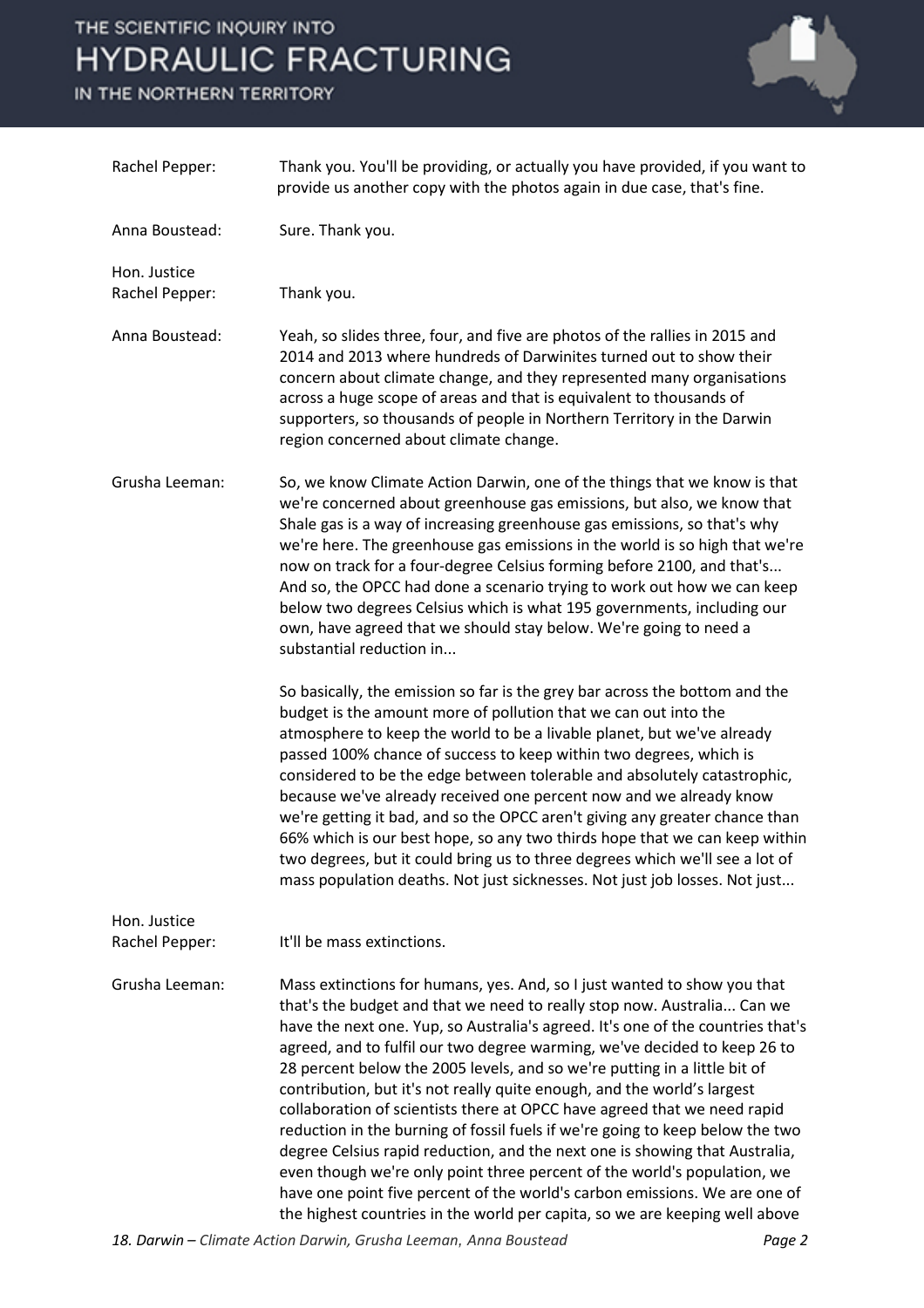IN THE NORTHERN TERRITORY



our weight and if you go then to the next one, the Northern Territory is the highest in Australia, so Territorians, we are kicking above our weight. We are one of the worst polluters in the world, so if anybody is going to be considered the first, we need to stop here. This is where we should stop in the Northern Territory, stop digging up fossil fuels. It's time to stop.

Anna Boustead: Yes, so as the previous graph showed, we know that climate change is happening now. The Northern Territory is already a major contributor of global greenhouse gas emissions through the burning of fossil fuels, hot savanna fires, and land clearing. We know that global temperatures are rising around one degree on average since 1911, and the sea level is rising in the top end, particularly quickly at around seven to eight millimetres each year, and that's driven by warmer ocean temperature.

> This most recently has caused massive mangrove deaths along the top end coast line and is leading to the decline in a small mammal populations throughout the Northern Territory and one of the drivers for that is hotter seasonal fires. And particularly along the coastline, we've seen the evidence of sea level rise given that our coastline is extremely flat and it's been along the top end equivalent to seventeen centimetres over the last twenty years alone, so it's a significant impact.

Grusha Leeman: Okay, so I recognise we've had one degree Celsius of warming, and everyone in Darwin knows that the rest of Australia is having a very hot summer. We've had a bunch of hot years. The hottest decade ever, and temperatures one of the ways that we like to feel that we've got climate change, and in Darwin we have a long-term average temperature of eleven, or it used to be eleven when CSIRO did a report, they said it was eleven but now I look at the bureau of meteorology website and it says eleven point five, and the reason that it's gone up...

> I looked at all the days in the last decade that we're over thirty-five point zero degrees, which is what they report as hot days, and we now have an average of nineteen. That's the blue line. Last year, we had twenty-nine days that were over thirty-five degrees, so we're above the average of eleven or eleven point five. There's only one year in the last decade that was below the eleven point five average, and I was interested that people didn't really consider when you say thirty-five degrees, that would include thirty-four point nine or thirty-four point eight. Know that it's a whole number because there's the blue line that excludes all the numbers that are thirty-four point nine, thirty-four point eight, or seven, or six, and so I just rounded it up to a whole number for thirty-five degrees, so it starts at thirty-four point five. It's a dark red line and it's for the same data set. It's quite significantly higher, so the number of days goes to fifty-nine.

Last year, we had fifty-nine days that were over a whole number thirty-five in 2016, and as you can see, the trend lines are going up, and the next graphs shows about ten years ago. The CSIRO predicted that by 2030 that Darwin will have... The blue line shows sixty-nine days a year over thirtyfive. That's the thirty-five point zero, so I've used the same amount that they've gone up in the last decade and showed that it could go up to over a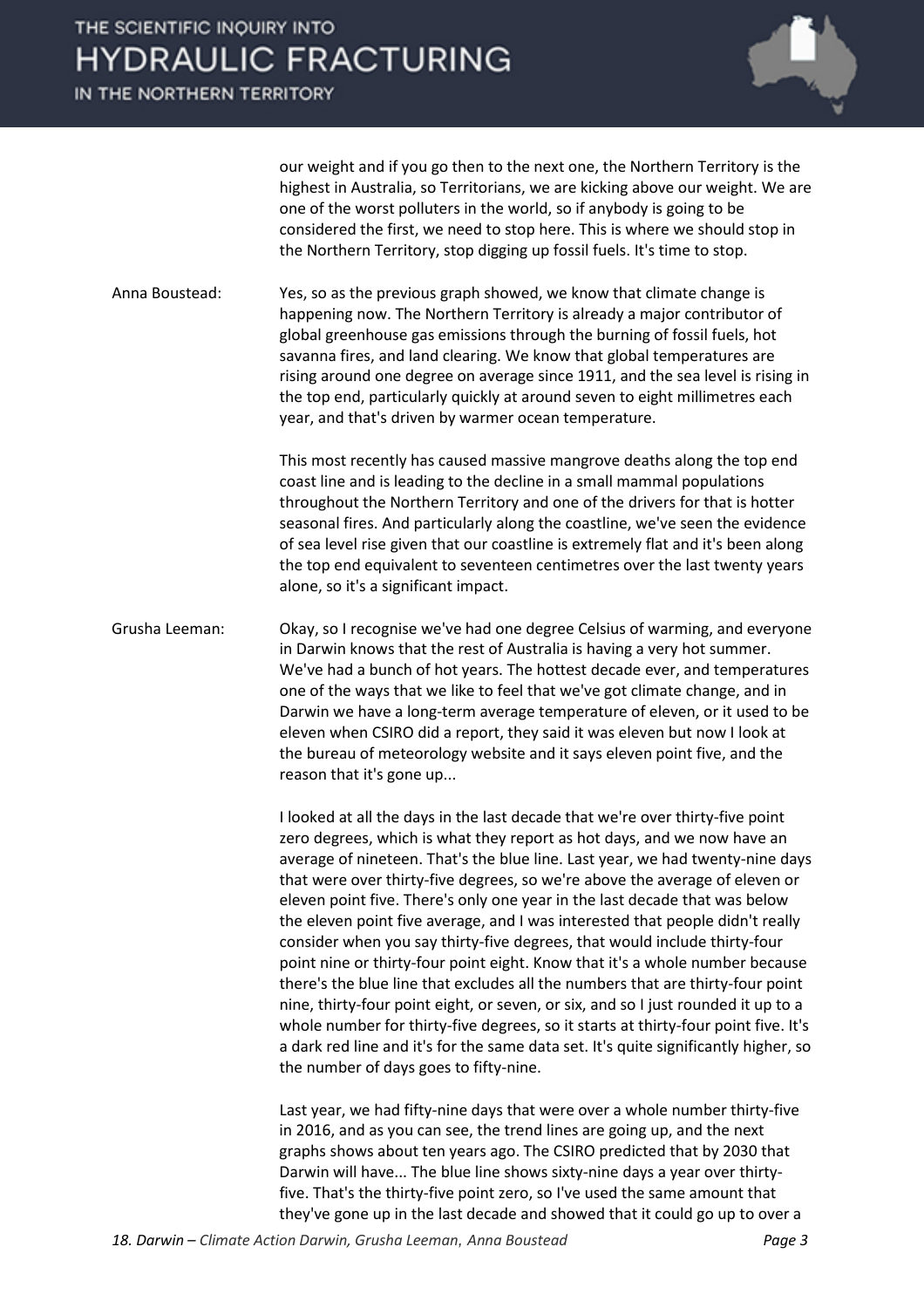IN THE NORTHERN TERRITORY



hundred, so that's... And then CSIRO said that by 2070 Darwin could have three hundred and eight days a year over thirty-five point zero, or if you count, that is thirty-four point five, that's every day of the year, and so this is just for Darwin, and I don't know if you know about the norther territories, but Darwin is one of the more, the nicer places to live in the Northern Territory. There are other places that get way hotter than this.

Panel (unsure): You mean just not as hot.

Grusha Leeman: Yes. It's mild in Darwin relatively compared to other places. People that go outback, they know that it gets forty degrees regularly, you know, and imagine that when you say you have months and months, ten months of the year as it could be, but by 2070 when my children are elders, that could mean that there's plenty of days when it's forty degrees in Darwin, which we never see. We've never had a day forty degrees in Darwin ever. You have them in Melbourne way over forty, but no, we don't get them in Darwin. Not at the moment. But yes.

Anna Boustead: So, the next slide which you can't see is a photo saying of people at the rally in 2015 saying, "I'm hot already," and so no fracking.

> Our point is that shale gas fracking contributes much more greenhouse gas pollution than coal, natural gas, or oil. Methane is an extremely strong greenhouse gas being eighty-six times more powerful than carbon dioxide, and fugitive emissions in shale gas fields have not yet thoroughly been measured in Australia; however, recent studies, which came out in the last couple of years from the U.S. show that methane's climate impact is greater than coal, natural gas, or oil.

- Grusha Leeman: And also, since the days back in the far B.C. days... Is it 18,000 days up until the industrial times, there was pretty steady methane level across the world. Was it 800,000 B.C. to 2014 the levels don't go very high, but in the last decade or so, they've gone much higher, and since the right graph is since the industrial revolution and we've had almost triple in methane levels, so even before we start doing lots of shale gas wrecking in the Northern Territory, the globes already had enough methane.
- Anna Boustead: So, a recent study, which came out from about is in reference to shale gas industry in the U.S. found that significant quantities of methane are emitted into the atmosphere which is an estimated twelve percent of total production considered over the full life cycle. That includes from the well to delivery to consumers. It's based on satellite data. Methane is a powerful greenhouse gas and when methane emissions are included, the greenhouse gas footprint of shale gas is significantly larger than that of conventional and natural gas, coal, and oil. And you can see that our graph demonstrates the relative footprints of shale gas conventional gas, oil, and coal, and you can see that the footprint of shale gas is significantly higher when compared to the other three fossil fuels.

*18. Darwin – Climate Action Darwin, Grusha Leeman, Anna Boustead Page 4* And the percentage of methane that's emitted does depend on what fraction is burned as fuel at the site of course, so this graph also shows that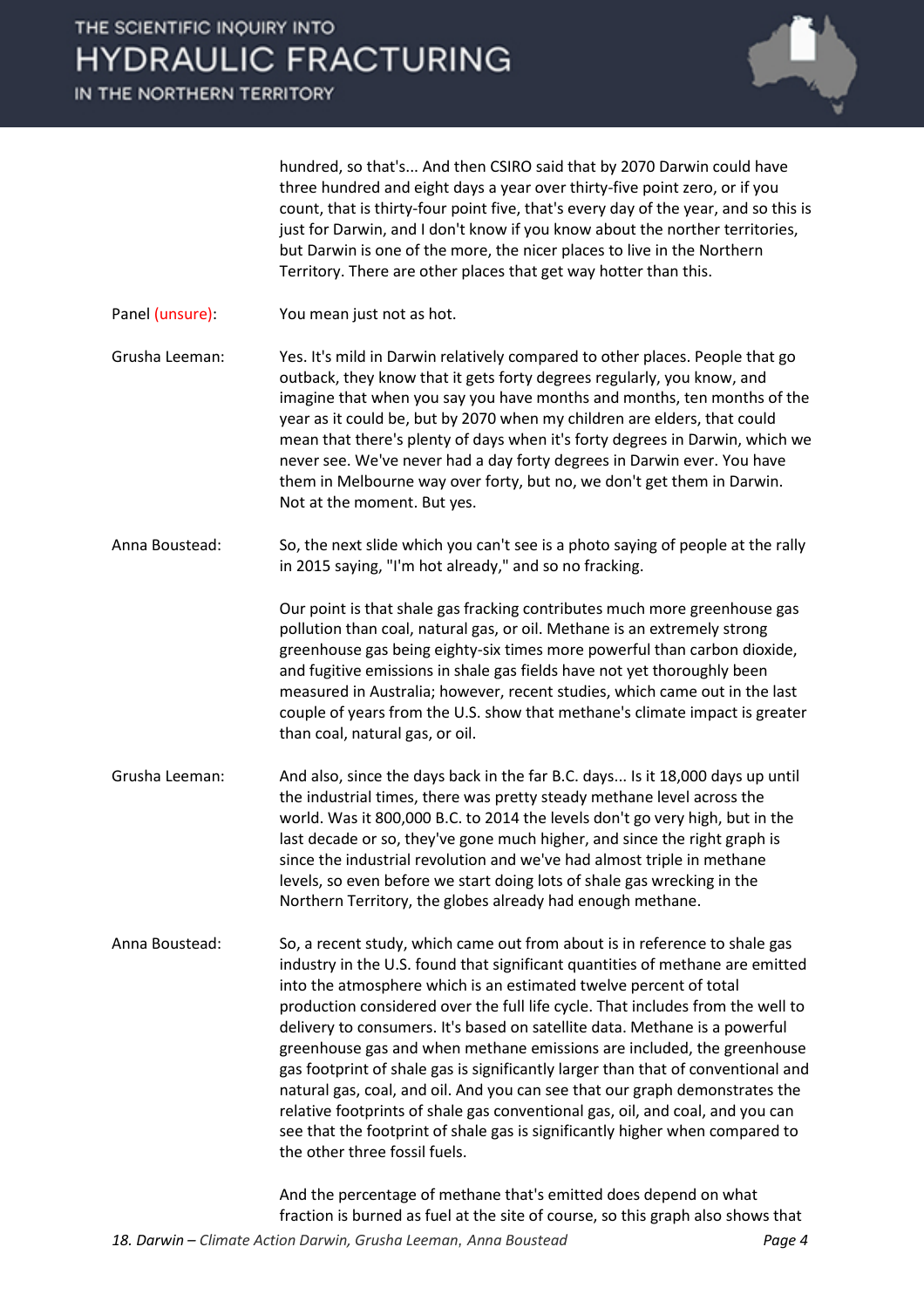IN THE NORTHERN TERRITORY



if you have a large proportion of fugitive emissions then you therefore have a large proportion of pollution.

Grusha Leeman: We also are concerned that the argument for increasing the Northern Territory shale gas industry is based upon false economics, and we, as the community, have not been presented with any independent economic analysis to show that there's an economic or social case for increasing the Northern Territory to shale gas industry where only expected to accept the [inaudible 00:14:36] from industry bodies and government bodies, and we're yet to see any analysis of that from an independent source.

> There is no domestic demand for shale gas. The Northern Territory has plenty of natural gas and false economies driven by the over contracting of cheap gas into state to XY industries is now driving demand in eastern states and that's driven the pipeline project to the east coast; however, the economic benefit of supplying shale gas to the east coast is likely to be negative, and that was found in a report by the Australia Institute in 2016 and again we write it in another report by the institute for energy economics and financial analysis which talked about in reference to the northern gas pipeline project and the economic arguments for the project which we're very concerned that the pipeline will be used as a reason to drive shale gas wrecking, so hence our concern about the economic arguments supporting the pipeline.

> And that report concluded that the pipeline is being conceived to compensate for a poor decision by the power of order to contract to buy too much gas and that the pipeline project is likely to fail as it is a bad decision, and that neither the pipeline nor the east coast onshore gas market has sufficient consumers or customers for this high-priced product.

> And just getting to the northern territories commitment in terms of its commitment to renewable energy and the Northern Territory government has a 50% renewable energy target by 2030, and that currently sits at around three percent, so there's a lot of work to be done and we would like to see the focus on investment in infrastructure political efforts and ingenuity shift away from investigating polluting shale gas sources, and toward making the most of clean and free renewable energy sources and we look forward to talking to a renewable energy inquiry rather than a shale gas wrecking inquiry the next time, and the NT is a global solar hot spot. The opportunities are endless and large scale solar plants in Alice Spring, the Darwin airport, and rooftop solar at Casuarina Square which is actually the largest rooftop solar plant in Australia, which we did have...

Grusha Leeman: [crosstalk 00:18:05]

Anna Boustead: Ah. That one came up, so, and also, we know that the solar industry does generate jobs. There's currently 4,300 businesses and 30,300 people employed in the solar industry Australia wide, and the 2018 projection is for 21,300 jobs Australia wide, and we see this as an alternative vision to that are they shale gas industry in the Northern Territory.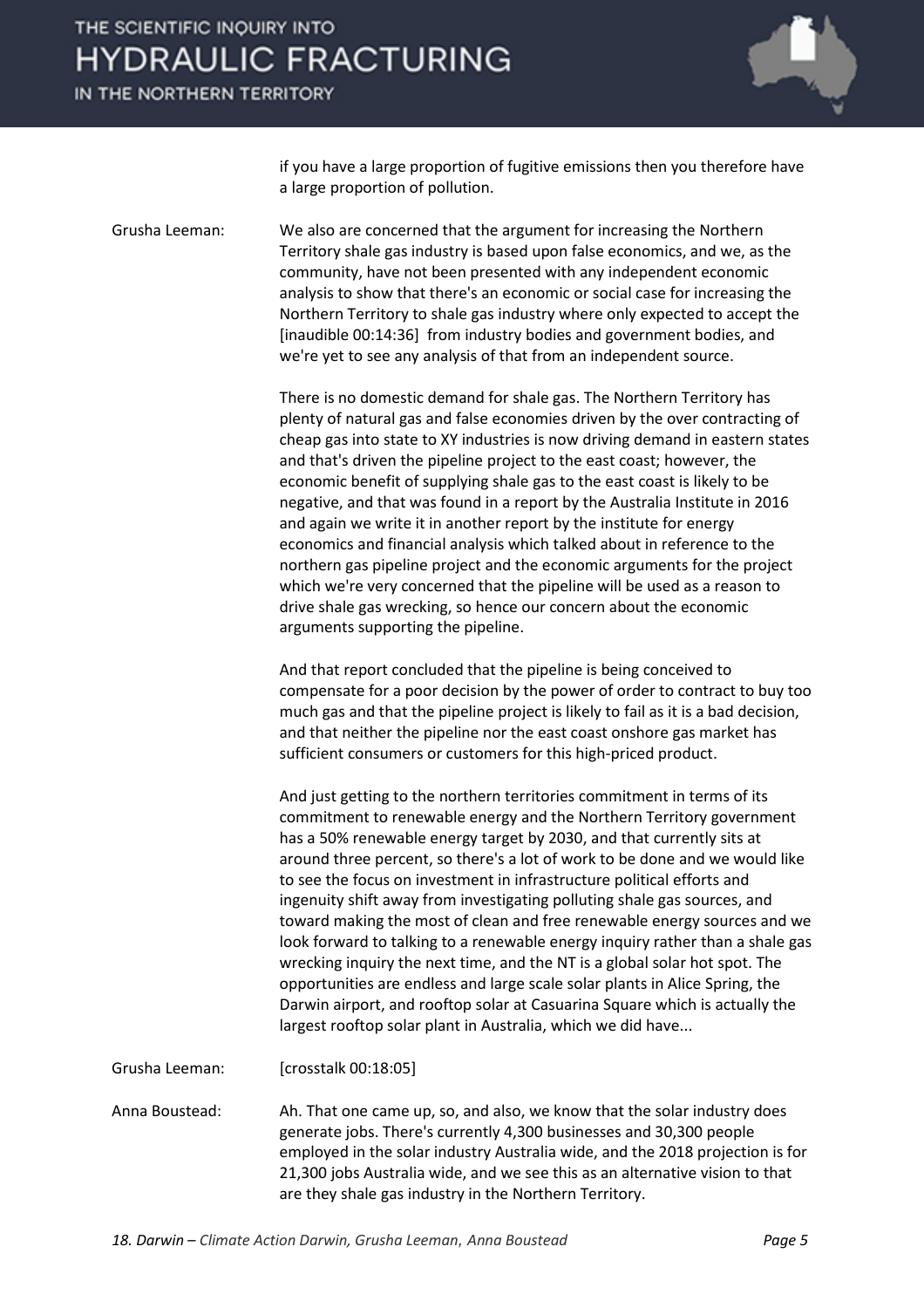|                                | Solar also has a lot of other benefits in powers remote communities by<br>increasing their energy independence, it increases living standards, and<br>connexions to country, and a recent experience in the [inaudible 00:19:07]<br>community in the Tennant Creek, they found that a lot of people returned<br>to the outstations into their communities when they are connected to solar<br>and also provides local remote jobs with long term benefits rather than<br>relying on the invest of destructive industries. There's added benefits such<br>as reduced cost of diesel haulage for diesel generators or gas infrastructure<br>and pipelines and it's cheaper and cleaner That's what they look like                                                              |
|--------------------------------|------------------------------------------------------------------------------------------------------------------------------------------------------------------------------------------------------------------------------------------------------------------------------------------------------------------------------------------------------------------------------------------------------------------------------------------------------------------------------------------------------------------------------------------------------------------------------------------------------------------------------------------------------------------------------------------------------------------------------------------------------------------------------|
|                                | In conclusion, the Climate Action Darwin group feel we have a choice as to<br>what future that we want. At the moment, the Northern Territory has a lot<br>of potential opportunities in terms of renewable energies that's not<br>exploiting. If we continue to invest in fossil fuel infrastructure and in<br>supporting a shale gas industry, then we're likely to be taking our<br>opportunities away from renewable energies.                                                                                                                                                                                                                                                                                                                                           |
|                                | But also, the climate impact of the shale gas industry itself is very<br>concerning, and we see this as a choice and this is a little Melomys  A little<br>rat that unfortunately was declared extinct this week because of climate<br>impacts. It's found on a little island off the tourist straight, and basically, it's<br>habitat is just consistently shrinking due to the sea level rise, and it hasn't<br>been seen since 2009, so yeah, this week, scientists decided that it was likely<br>to be extinct.                                                                                                                                                                                                                                                          |
|                                | It's one of the victims of climate change, but we don't have to keep going<br>down this path. We can turn it around at this stage, there's absolutely no<br>reason why we cannot do that, and finally, which I'll have to describe is one<br>of a lady and two children who are her twin infant daughters at a rally in<br>2013, and they're holding up a sign saying, "I love solar," so we would just<br>like to highlight the rights of future generations to live in a safe and happy<br>world, and we should be keeping in mind in all these decisions the fact that<br>future generations will be wearing the results of the decisions that we are<br>making now, so we hope to see you at the renewable energy final next time.<br>Thank you very much for your time. |
| Hon. Justice<br>Rachel Pepper: | Thank you both for your detailed presentation. You've done a good job of<br>referencing most of the slides. Some of them didn't have references, and<br>you've obviously pulled that information from sources, if you could provide,<br>even if it's by way of a reading list, just sort of attached to each number of<br>the slide.                                                                                                                                                                                                                                                                                                                                                                                                                                         |
| Grusha Leeman:                 | [inaudible 00:22:45]                                                                                                                                                                                                                                                                                                                                                                                                                                                                                                                                                                                                                                                                                                                                                         |
| Hon. Justice<br>Rachel Pepper: | Oh, wonderful. Thank you, that's perfect. Thank you very much. Questions?                                                                                                                                                                                                                                                                                                                                                                                                                                                                                                                                                                                                                                                                                                    |
|                                | Yes. Dr. Jones.                                                                                                                                                                                                                                                                                                                                                                                                                                                                                                                                                                                                                                                                                                                                                              |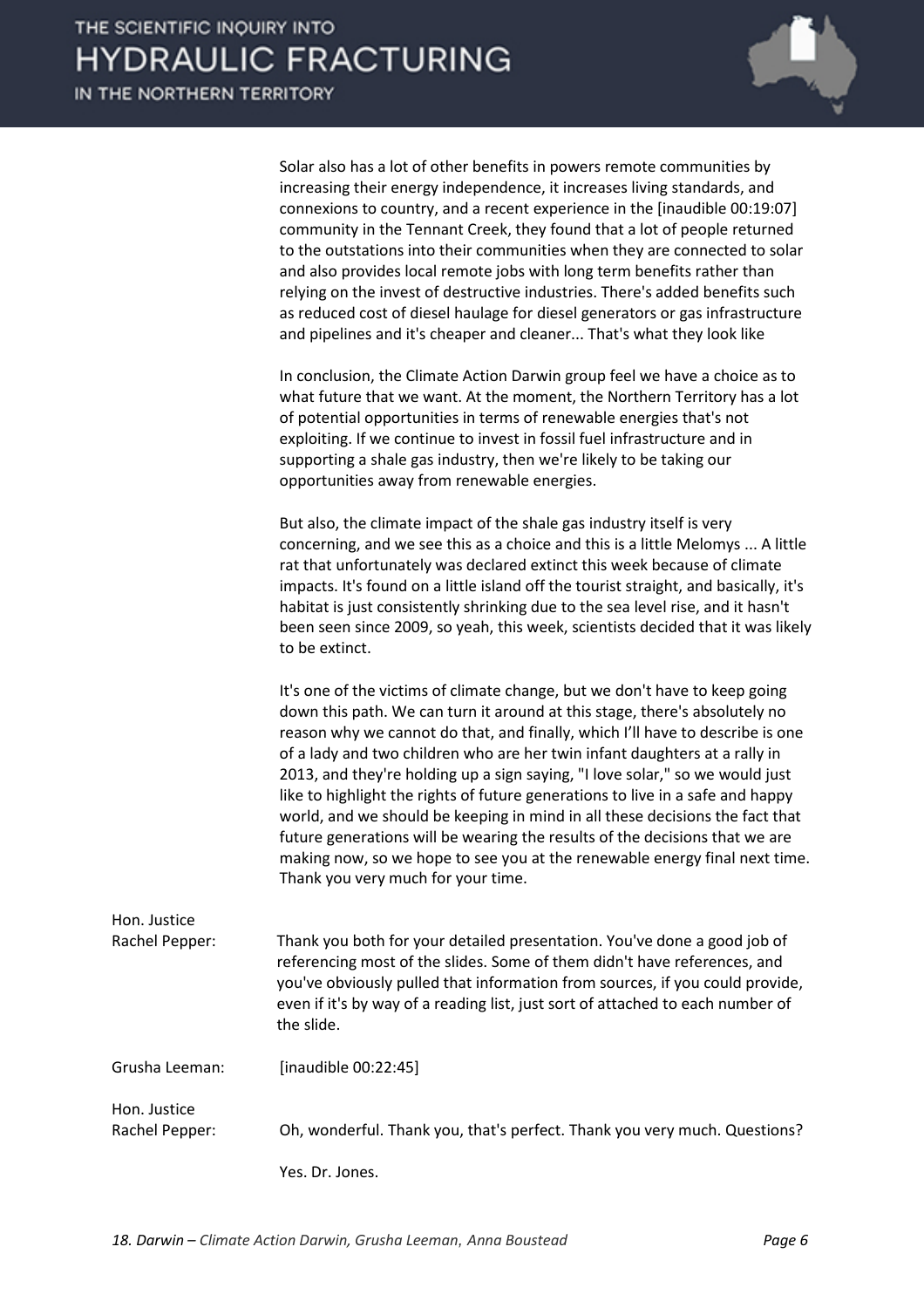IN THE NORTHERN TERRITORY



| Dr. David Jones:               | One thing which intrigued me, the greenhouse footprint of shale gasoline to<br>be higher than conventional gas now. One of the problems with<br>conventional gas is that it has both off shore and onshore contributions. If<br>they put it together, maybe I could understand that, but if you just look at<br>onshore conventional gas production then maybe they would be similar<br>because they have very similar technologies in terms of putting pipes down<br>and bringing things to the surface in the same kind of feeder arrangement,<br>so you'd might just like to consider that particular mind a bit more. |
|--------------------------------|---------------------------------------------------------------------------------------------------------------------------------------------------------------------------------------------------------------------------------------------------------------------------------------------------------------------------------------------------------------------------------------------------------------------------------------------------------------------------------------------------------------------------------------------------------------------------------------------------------------------------|
| Grusha Leeman:                 | I think a lot of it's to do with fugitive emissions that are not being counted in<br>Australia, and they've done no baseline studies in Australia, and it isn't<br>possible to necessarily easily evaluate that, and that's one of the problems<br>that's happening now                                                                                                                                                                                                                                                                                                                                                   |
| Dr. David Jones:               | I think those U.S. figures were being used on that.                                                                                                                                                                                                                                                                                                                                                                                                                                                                                                                                                                       |
| Grusha Leeman:                 | Yeah, so in the United States, they've just discovered that their previous<br>estimates in the ways of counting were inadequate, and so they've totally<br>revised all the figures and new reports keep coming out regularly. It's a new<br>thing to understand how bad it actually is, but I think that a lot of the<br>greenhouse gas emissions from the shale gas is to do with the complexity of<br>the drilling site and all the places where the emissions can be escaping from.<br>There's detailed reports that go into quite at length, and it's quite<br>convincing.                                            |
| Hon. Justice<br>Rachel Pepper: | Good. Look forward to those in due course. Yes. Mr. Hart.                                                                                                                                                                                                                                                                                                                                                                                                                                                                                                                                                                 |
| Prof. Barry Hart:              | I just wanted to clarify, I thought you said early on that with a three-degree<br>rise in temperature, there'd be mass extinctions of humans?                                                                                                                                                                                                                                                                                                                                                                                                                                                                             |
| Grusha Leeman:                 | Mass deaths in humans, yes. Extinctions                                                                                                                                                                                                                                                                                                                                                                                                                                                                                                                                                                                   |
| Prof. Barry Hart:              | Deaths? [inaudible 00:24:45].                                                                                                                                                                                                                                                                                                                                                                                                                                                                                                                                                                                             |
| Grusha Leeman:                 | Yup, that we [crosstalk 00:24:47] animals. We can't know what it will take<br>for humans to become extinct. I think there was a time in the past when<br>things were pretty bad and there might have been a plan of forty or eighty<br>people that were all descended from that managed to survive in a cave in<br>Africa somewhere, so it is possible that, you know, we didn't become<br>extinct, but, you wouldn't call that to be a healthy population, and yet I've<br>read scientific reports about that.                                                                                                           |
| Prof. Barry Hart:              | Are you interested in saying that reference because I've never read anything<br>in the IPC.                                                                                                                                                                                                                                                                                                                                                                                                                                                                                                                               |
| Grusha Leeman:                 | No, the IPC doesn't go into about what happened in our distant past, but for<br>the future, yes? We cannot guarantee that we will survive three degrees of<br>warming, because the amount I mean, if you get over two degrees of<br>warming, there already saying that it'll cut the [inaudible 00:25:42] will be                                                                                                                                                                                                                                                                                                         |